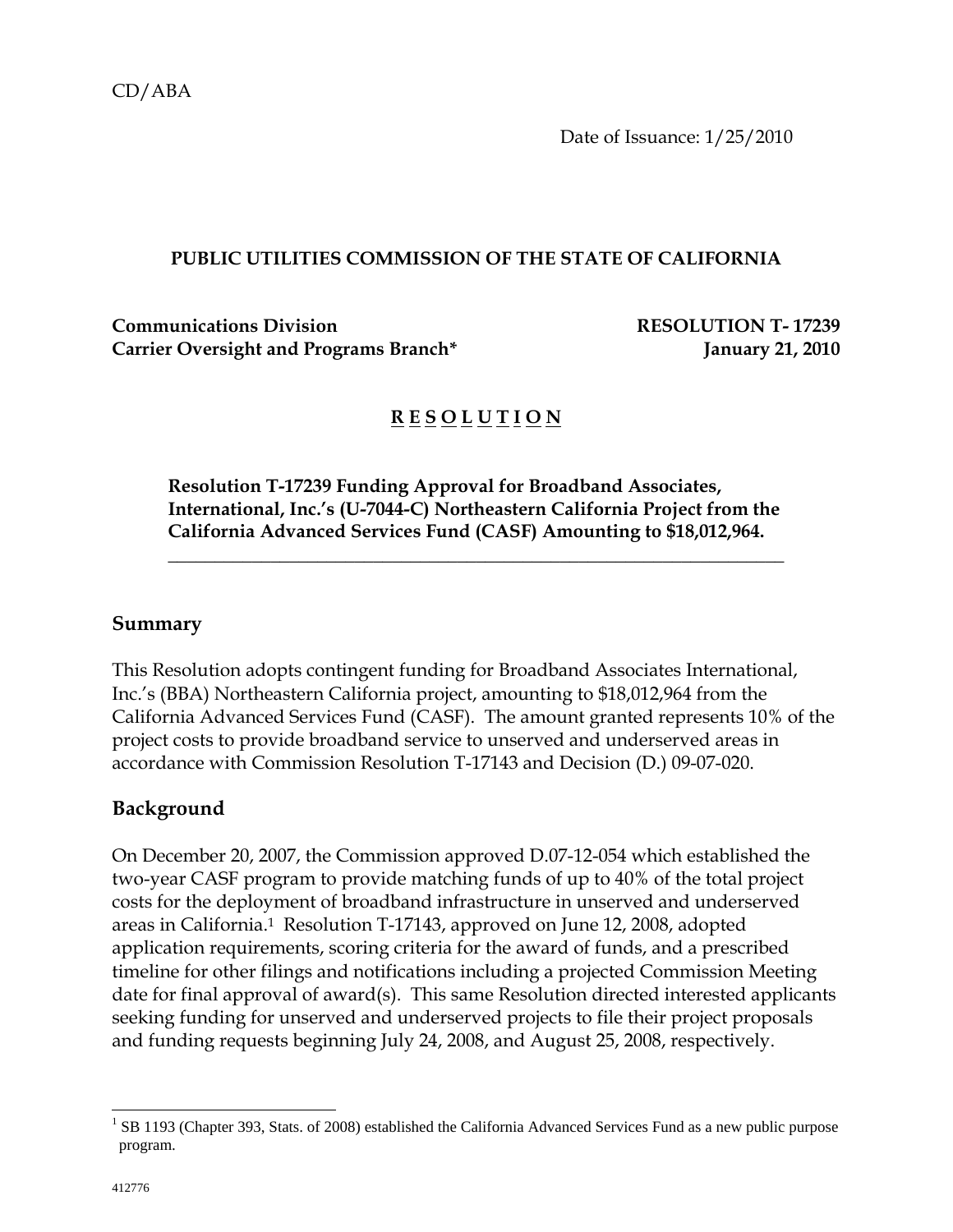On July 9, 2009, the Commission issued D.09-07-020 establishing new schedules and plans for the filing, review, and approval of an additional round of broadband project requests. This Decision also provided the potential for the applicants to seek CASF program funding while pursuing funding for broadband deployment grants issued under the American Recovery and Reinvestment Act (ARRA).2 Because the federal grants under ARRA can fund up to 80% of the project, the Commission provided applicants in D.09-07-020 the opportunity to seek an additional 10% funding coverage from the CASF leaving only 10% for the applicant to provide as matching funds.

As of December 17, 2009, \$57.61 million has been granted for 38 projects covering 11,045 square miles, benefiting 115,706 potential households as follows:

- Unserved \$12.04 million, 17 projects, 4,303 square miles, and 33,327 households
- Underserved \$45.57 million, 21 projects, 6,742 square miles, and 82,379. households.

### **Notice/Protests**

The Census Block Group (CBG) list for BBA's Northeastern California project appeared by county on the Commission's CASF website page under (1) "UNSERVED areas proposed to be served as of July 17, 2009: Census Block Groups (CBGs*)*" and (2) "UNDERSERVED areas proposed to be served as of July 17, 2009: Census Block Groups (CBGs*).*" Of a total of 31 unserved and 117 underserved CBGs filed initially for this project, 23 unserved and 51 underserved were formally challenged. Using additional information from challengers and BBA to verify assertions of service status, Communications Division (CD) proceeded to review and analyze these project areas to verify that they were indeed unserved and/or underserved as of the applicant's filing date.

### **Discussion**

 $\overline{a}$ 

This Resolution adopts funding of \$18,012,964 for the proposed Northeastern California project. This project is described in detail in Appendix A. BBA submitted its Northeastern California application on July 17, 2009. The total project cost is estimated at \$180,129,635 of which 10%, or \$18,012,964, is being requested from CASF as a match to their 80% ARRA fund request. Additionally, in its submission of the project to the National Telecommunications and Information Administration (NTIA), BBA requested a waiver of the ARRA requirement that applicants provide 10% matching funds.

<sup>2</sup> The American Recovery and Reinvestment Act (ARRA) appropriates \$7.2 billion for grants and loans to support broadband deployment on a national level. ARRA offers a unique and ground breaking opportunity for California to partner with the federal government and other state agencies in advancing the goal of bridging the digital divide.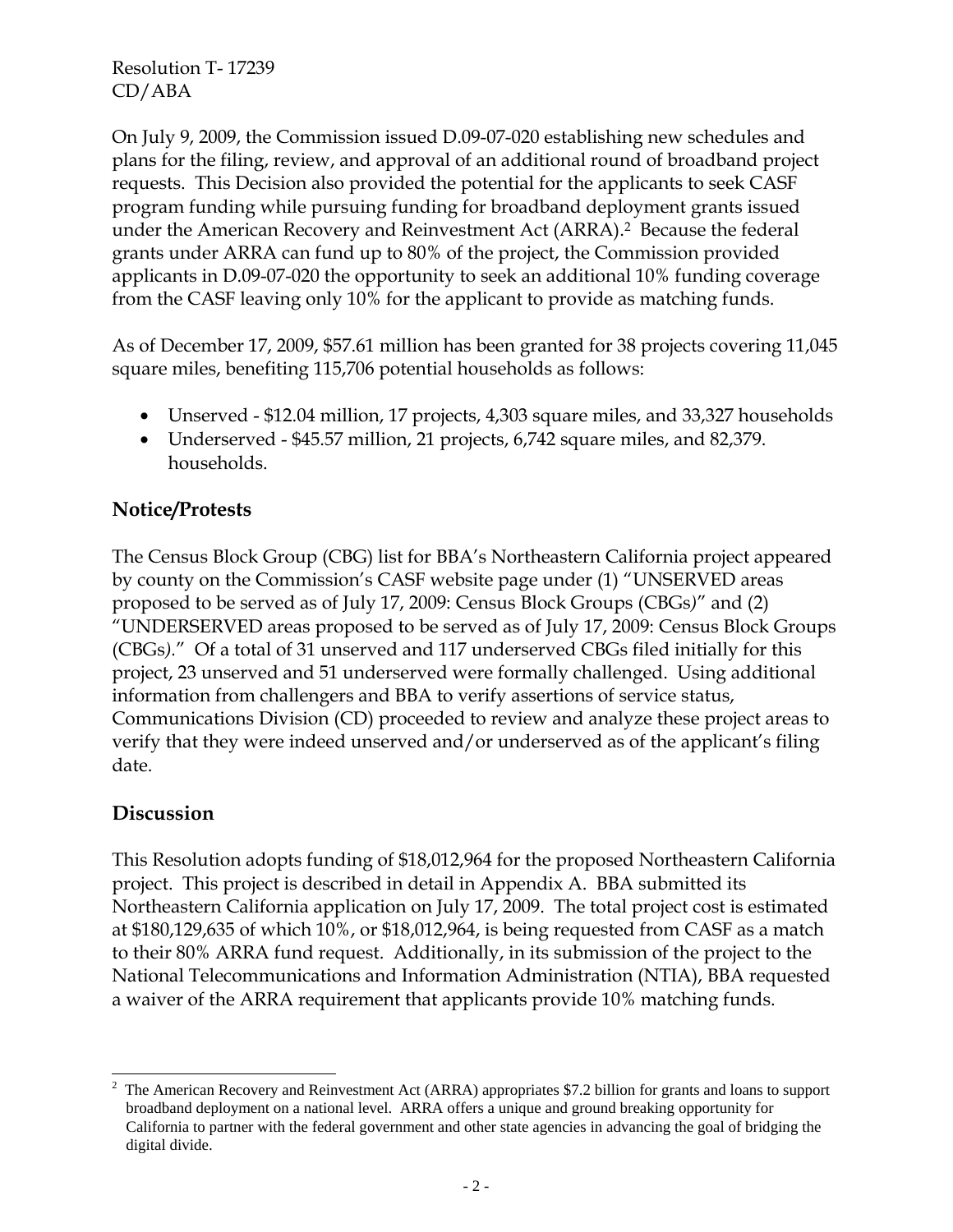BBA's Northeastern California project involves the construction of 800 miles of fiberoptic infrastructure from its existing backbone at State Highway 299 to the more concentrated rural areas in 12 counties for an overall coverage of approximately 6,000 square miles.

Elements of the network include:

- Multi-strand fiber optic cable and optical multiplexors to provision separate, dedicated point-to-point paths that support a wide range of applications, protocols, and distinct services;
- Virtual local area network (VLAN) technology software to allocate bandwidth on a shared IP trunk to optimize the transport costs without risking service degradation typical of shared network systems.

Sustainability, flexibility, and capacity of the network design for the life of the fiber plant are ensured by:

- Multi-strand fiber cabling for growth, technology changes, and new applications;
- Dense wavelength division multiplexing (DWDM) system capacity for up to 64 10 Gigabit Ethernet (GE) channels, with up to ten GE channels on a single 10GE channel for cost-effective use of bandwidth; and,
- Optical add-drop multiplexor (OADM) site, space, and power for additional optical system amplifiers and routers/switches to support a variety of community uses focused in particular on education, healthcare, and public safety.

When completed, BBA will provide connection for the Corporation for Education Network Initiatives in California's (CENIC) California Research and Education Network (CalREN) network and Level 3's worldwide backbone including internet (IP) services, long-haul transport, content and video delivery, and data/voice services. The network planned is expected to meet current needs for internet connection and for future growth and technological advances. Specifically, BBA and CENIC will build, operate, and maintain the fiber network with direct connection provided to:

- Eleven county offices of education;
- 599 K-12 schools, five community colleges, and the California State University at Chico.

As a partner with BBA, CENIC and its CalREN network will build connectivity redundancy at each anchor educational institution and at each of the 12 interconnection points of the middle-mile. The twelve interconnection points on the network will be available to internet service providers (ISPs) agreeing to offer high-speed services to other anchor tenants such as:

- Local schools and libraries;
- Healthcare centers;
- Businesses; and,
- Residents.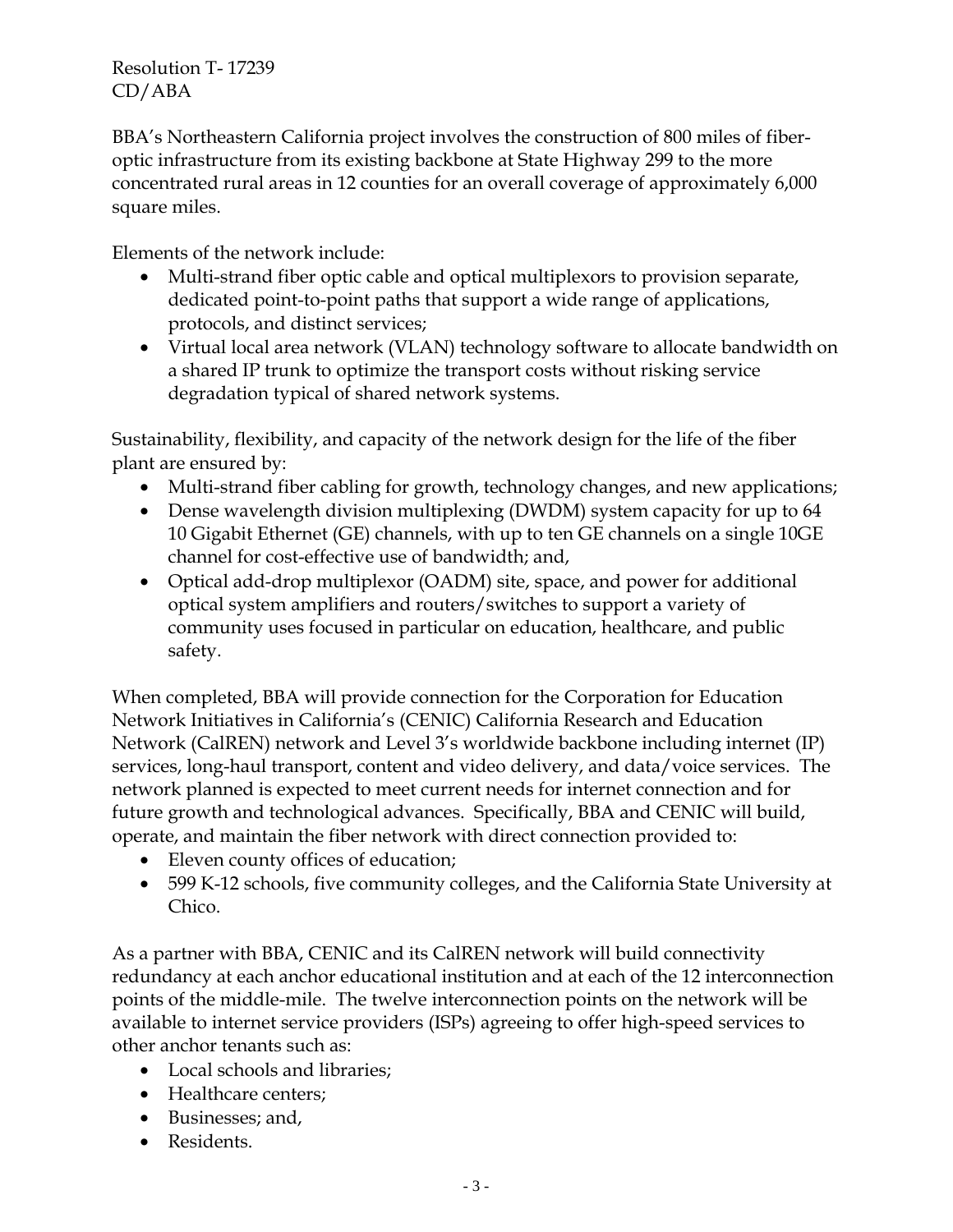Finally, BBA will provide last mile service directly to households in certain select areas of the project and will provide access to the middle mile backhaul infrastructure to other independent wholesale ISPs and wireless internet service providers (WISPs) who will deliver the last mile service to these rural and remote areas. BBA anticipates that local providers gaining access to this new network will be able to offer local service to rural communities at reasonable prices. At the time of application filing for this project, three providers were coordinating with BBA to provide service. BBA and CENIC are working with county representatives such as the California State Office of Emergency Services and California's 2-1-1 program which coordinates information and referral resources for residents requiring essential community programs and other assistance for last mile connectivity. When completed, the Northeastern California project will reach unserved and underserved communities at speeds of 3 mbps download and 1 mbps upload.

During its project planning, BBA collaborated with many community and governmental agencies to obtain support for this broadband project. Enthusiastic response was received by BBA especially from the northern tribal lands, emergency and law enforcement agencies, 2-1-1 providers, schools, libraries, and healthcare providers. BBA concentrated its planning efforts to include all of the ARRA-specific targets and letters of support to corroborate the Northeastern California project have been numerous.

Of the 800 total miles to be constructed, CD validated funding for 640 miles of backbone to be built through unserved and/or underserved areas of affected counties shown on the Project Shapefile map in Appendix A, Page A-5. Backbone construction in alreadyexisting service areas will not receive CASF funding. The project area will be built in the following rural areas:

- Starting from the State's northwest end on Highway 299 in Shasta County, the backbone will connect to communities along Highway 299 and eastward into Modoc County in unserved areas;
- Backbone infrastructure will wind around from eastern Tehama to southern Shasta and Lassen Counties and will serve pockets of unserved areas;
- In central Plumas County, backbone construction will be built east to west to serve both unserved and underserved areas;
- South in Sierra County, the backbone will provide service to additional unserved and underserved areas;
- Westward in northern Sutter County, a concentrated area of unserved and underserved communities will have service from portions of the backbone; and,
- Lastly in Colusa and Lake Counties, the most westerly portion of the network will be built to serve both unserved and underserved areas.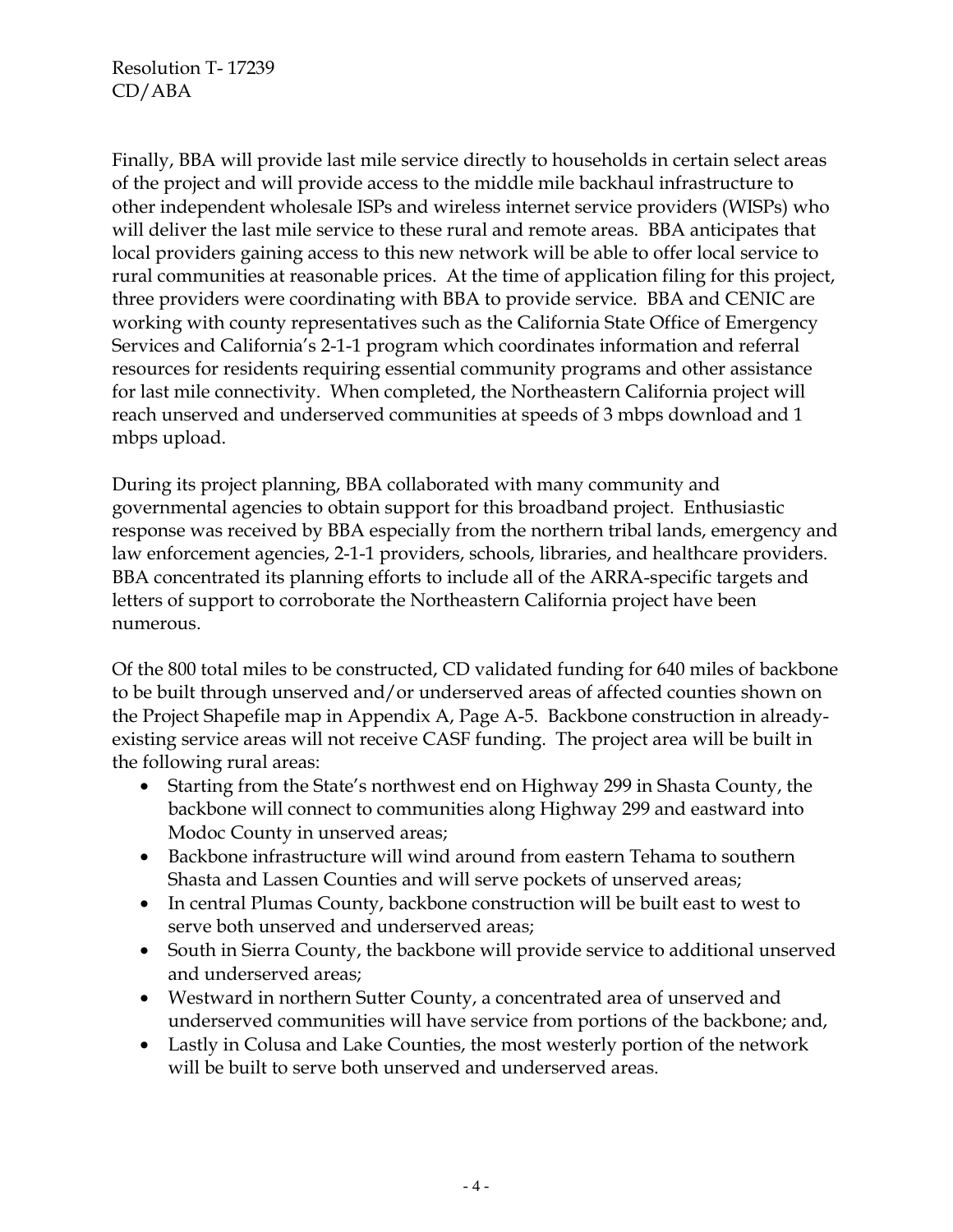Primarily, BBA plans to construct the network infrastructure using State Highways 299, 99, 70, and 20. This new broadband network will reach as many as 101,550 unserved and underserved households with an expected subscribership of 30,465.

For qualification purposes under the CASF program, unserved areas are defined as areas not served by any form of facilities-based broadband or where internet connectivity is available only through dial-up or satellite service. Likewise, underserved areas are defined as areas where broadband is available but no facilitiesbased provider offers service at speeds of at least 3 mbps download and 1 mbps upload.

Communications Division (CD) reviewed this project's eligibility through analysis of the required submitted data. These data include, but are not limited to: proof of Certificate of Public Convenience and Necessity (CPCN) registration; descriptions of current and proposed broadband infrastructure; Geographic Information System (GIS) formatted Shapefiles mapping the subject areas; assertion that the area is unserved and/or underserved; potential subscriber size and household incomes; project construction schedule; project budget; proposed pricing and commitment period for new subscribers; and, financial qualifications of the applicant. In addition, CD reviewed the submitted Shapefiles, which mapped the broadband deployment proposed using United States 2000 Census data, the January, 2008, Broadband Task Force Report (BBTF) including its on-line maps, and the revised August 10, 2009, California Broadband Task Force (CBTF) maps, among others. CD conducted its independent review and analysis of the Northeastern California project to verify that the areas proposed to be served by BBA did not coincide with areas shown as served on the updated broadband availability maps. When necessary, CD performed verification with the applicant which included requests for additional data and/or other communication with the applicant in order to clarify their project proposal.

Of the 31 unserved and 117 underserved CBGs submitted for this proposed project, 23 unserved and 51 underserved were formally challenged by DigitalPath, Inc. and SmarterBroadband. Challenges of unserved and underserved CBGs were independently reviewed and CD determined that the proposed project area was in conflict with some already-existing service in the several CBGs. Thus the map of the proposed backbone was modified to remove already-existing service areas. Based on the findings of CD, BBA removed 15 of the 23 unserved and 45 of the 51 underserved challenged CBGs from their original proposal and accordingly adjusted the project data including budget to conform to this modification. With respect to the total coverage area, CD validated 640 miles of the originally proposed 800 miles in this project. Once completed, the Northeastern California project, as modified, would be constructed through 16 unserved and 72 underserved CBGs.

The Northeastern California project, as modified, will cost an estimated \$180,129,635 of which 10%, or \$18,012,964, is being requested from CASF as a match to BBA's 80% ARRA fund request. A breakdown of costs is as follows: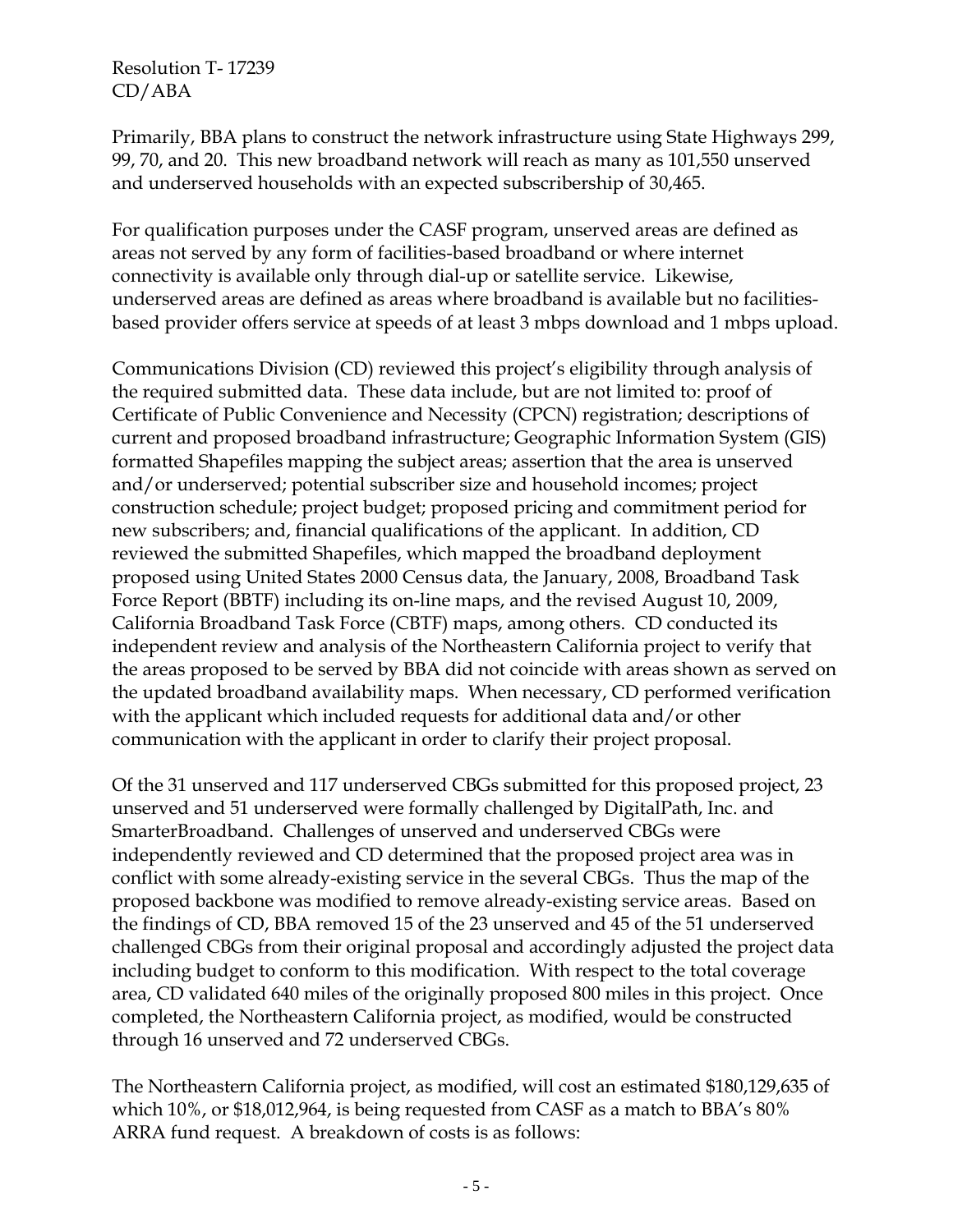| <b>CASF Eligible Expenses</b>                        | <b>Project Cost</b> |
|------------------------------------------------------|---------------------|
| MM = middle mile; LM = last mile                     |                     |
| MM Pre-Construction and Administration-Related       | \$19,667,633        |
| MM Materials/Supplies and Equipment                  | \$22,402,525        |
| MM Labor and Construction (installation)             | \$106,356,094       |
| LM Infrastructure (towers, repeaters, base stations) | \$31,703,383        |
| <b>Total Proposed Budget</b>                         | \$180,129,635       |
| CASF 10% Funds                                       | \$18,012,964        |

Additionally, in its submission of the project to the NTIA, BBA requested a waiver of the ARRA requirement that applicants provide 10% matching funds; hence, with federal approval, BBA potentially may receive 90% funding from the NTIA.

Pricing will vary between the communities reached based on the individual ISP or WISP company that will serve the locations. BBA indicates that pricing could range anywhere from \$18 per month to \$65 per month. BBA is partnering with wholesale last mile providers who have agreed to a pricing commitment for one (1) year for access to the infrastructure.

This project is the only proposal submitted for these unserved and underserved areas of California after the adoption of D.09-07-020. As such, the project is expected to provide for an improved network that will deliver internet access to thousands of potential new subscribers, deliver broadband at faster speeds, and create a self-sufficient, sustainable capacity infrastructure for BBA. The Northeastern California project is, therefore, recommended for approval and award of CASF funding.

BBA is certificated by the Commission as a Competitive Local Exchange Carrier (CLEC) under U-7044-C. In accordance with Appendix A, IV.13, "Performance Bond Documentation" of Resolution T-17143, BBA should be required to post a performance bond equal to the total amount payable under this CASF award, or 10% of the project cost, and provide a copy of the bond to CD in accordance with existing CASF funding rules.

BBA should be required to comply with all the guidelines, requirements and conditions associated with the granting of CASF funds as specified in Resolution T-17143, including submitting Form 477. This project is subject to the California Environmental Quality Act (CEQA). The Commission must complete CEQA review before disbursing CASF funds to BBA for the construction of the backbone infrastructure. BBA shall submit a Proponent's Environmental Assessment to Commission staff as soon as specific, project-level details become known and, at least, before the first 25% payment is due. BBA will identify any other special permit requirements and will provide those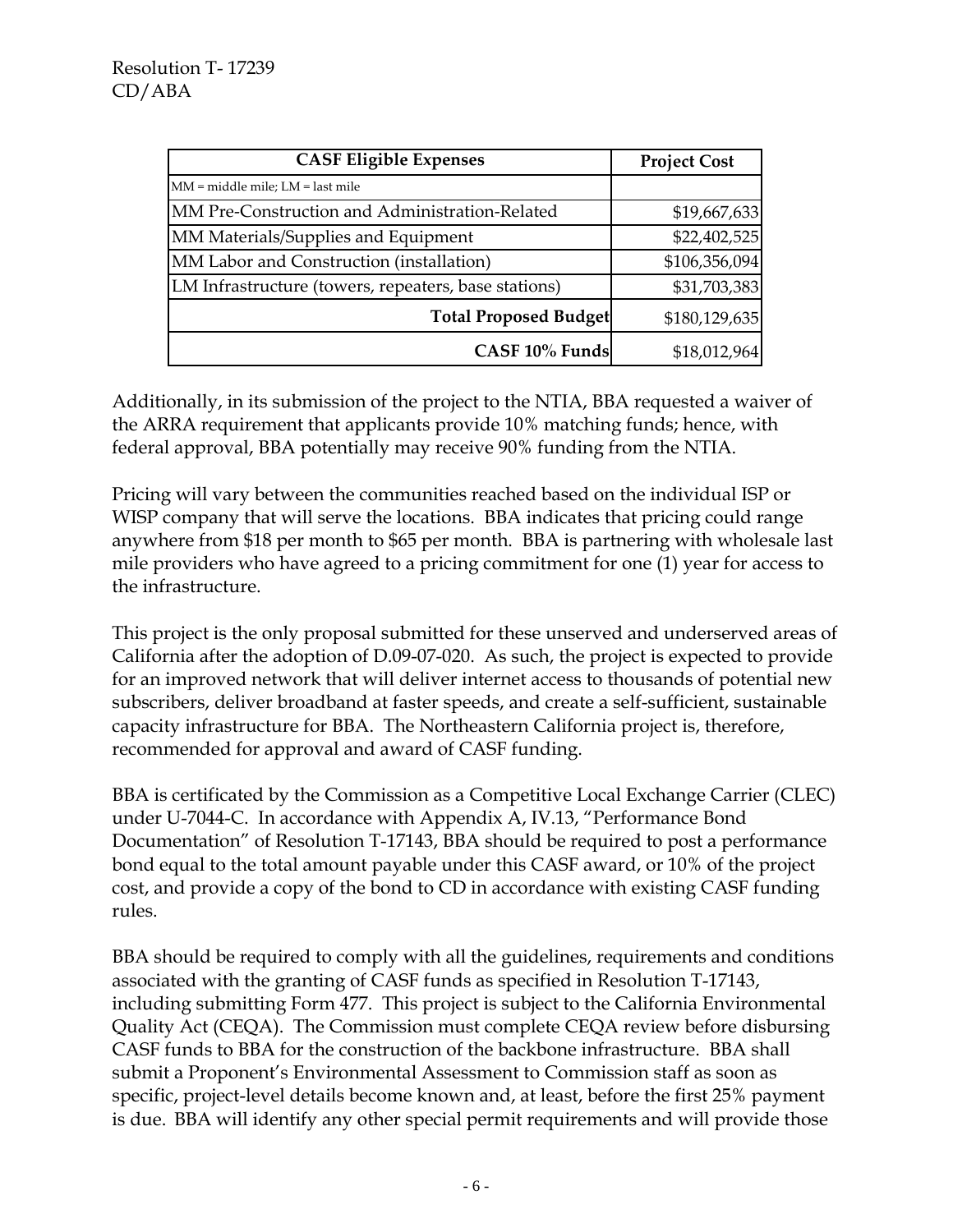with a cross-reference to the government agencies from which the permits will be or have been required for this project in compliance with all other guidelines, requirements, and conditions associated with the granting of CASF funds as specified in T-17143 including the submission of FCC Form 477.

### **Payments to CASF Recipients**

Submission of invoices from and payments to BBA shall be made in accordance with Section IX of Appendix A of Resolution T-17143 and according to the guidelines and supporting documentation required in Resolution T-17143.

Payment to BBA shall essentially follow the process adopted for funds created under Public Utilities Code §270. The following table describes the timeline for processing CASF payments.

| Event                                                                                                       | Payment Cycle 1<br>(Day/Month)                       | <b>Payment Cycle 2</b><br>(Day/Month)                             |
|-------------------------------------------------------------------------------------------------------------|------------------------------------------------------|-------------------------------------------------------------------|
| Invoices due from<br>Broadband Associates Int.,<br>Inc. to CD                                               | 5 <sup>th</sup> of Month 1                           | $20th$ of Month 1                                                 |
| Payment letters from CD to<br>Information and<br><b>Management Services</b><br>Division (IMSD) <sup>3</sup> | On 19th of Month 1                                   | On 4 <sup>th</sup> of Month 2                                     |
| Invoices submitted from<br><b>IMSD</b> to State Controller's<br>Office (SCO) for payments                   | 20 <sup>th</sup> through 26 <sup>th</sup> of Month 1 | 5 <sup>th</sup> through 13 <sup>th</sup> of<br>Month <sub>2</sub> |

BBA may submit its invoices under Payment Cycle 1 or 2.

If any date in this payment schedule falls on a weekend or holiday, that date will be advanced to the next business day but the remaining dates in the payment schedule will remain unchanged. The SCO requires 14 to 21 days to issue payment from the day that requests are received by SCO. Approval and disbursement of the first 25% CASF payment is contingent upon Broadband Associates Int., Inc. receiving (1) 80% ARRA funding approval including approval of its 10% matching funds waiver request and (2) completion of the Commission's CEQA review.

### **Comments on Draft Resolution**

 $\overline{\phantom{a}}$ 

<sup>3</sup> The above schedule is contingent on the CASF recipient submitting clear, complete, and error-free invoices to CD. Additional time to process payments may be necessary if CD finds problems with the submitted invoices.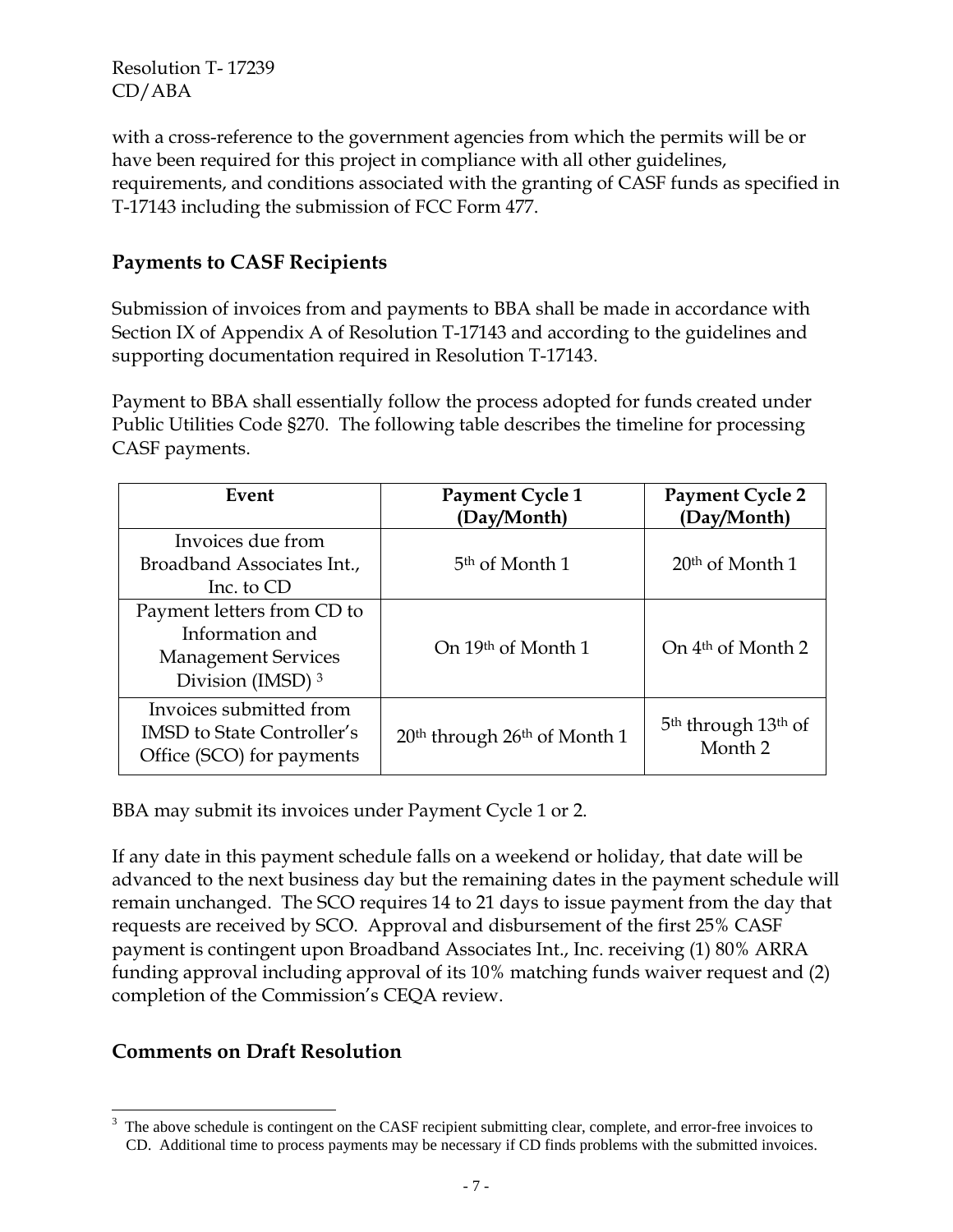In compliance with PU Code § 311(g), a notice letter was emailed on December 22, 2009, informing a) all CASF unserved and underserved applicants filing under D.09-07-020 and b) parties on the service list of R.06-06-028 of the availability of the draft of this Resolution for public comments at the Commission's website http://www.cpuc.ca.gov/static/documents/index.htm. This letter also informed parties that the final conformed Resolution adopted by the Commission will be posted and will be available at this same website.

The Commission did not receive any comments on this Resolution.

## **Conclusion**

The Commission finds CD's recommended contingent CASF funds award for unserved and underserved areas in the Northeastern California project as discussed in this Resolution and summarized in Appendix A reasonable and consistent with Commission orders and, therefore, adopts such award. BBA's contingent funding is based on receiving 80% ARRA funding including approval of its 10% matching funds waiver request. If BBA is unable to obtain 80% ARRA funding including approval of its 10% matching funds waiver request and as a result will not build the Northeastern California project, then Broadband Associates Int., Inc. should notify the CD Director that the project will not be built so that CASF funds may be reallocated to other grants. BBA is also required to post a performance bond and provide a copy of the bond to CD as directed in this Resolution.

# **Findings**

- 1. The Commission finds Communications Division's (CD) recommended contingent California Advanced Services Fund (CASF) award for unserved and underserved areas for the Broadband Associates International, Inc.'s Northeastern California project as discussed in this Resolution and summarized in Appendix A reasonable and consistent with Commission orders and, therefore, should be adopted.
- 2. The CASF, implemented by Decision (D.) 07-12-054, was established as a two-year program that will provide matching funds of up to 40% of the total project costs for the deployment of broadband infrastructure in unserved and underserved areas in California.
- 3. Resolution T-17143, approved on June 12, 2008, adopted the application requirements and scoring criteria for the award of funds, a prescribed timeline for other filings and notifications including a projected Commission Meeting date for final approval of award(s). T-17143 directed interested applicants seeking funding for unserved and underserved projects to file their project proposals and funding requests beginning July 24, 2008.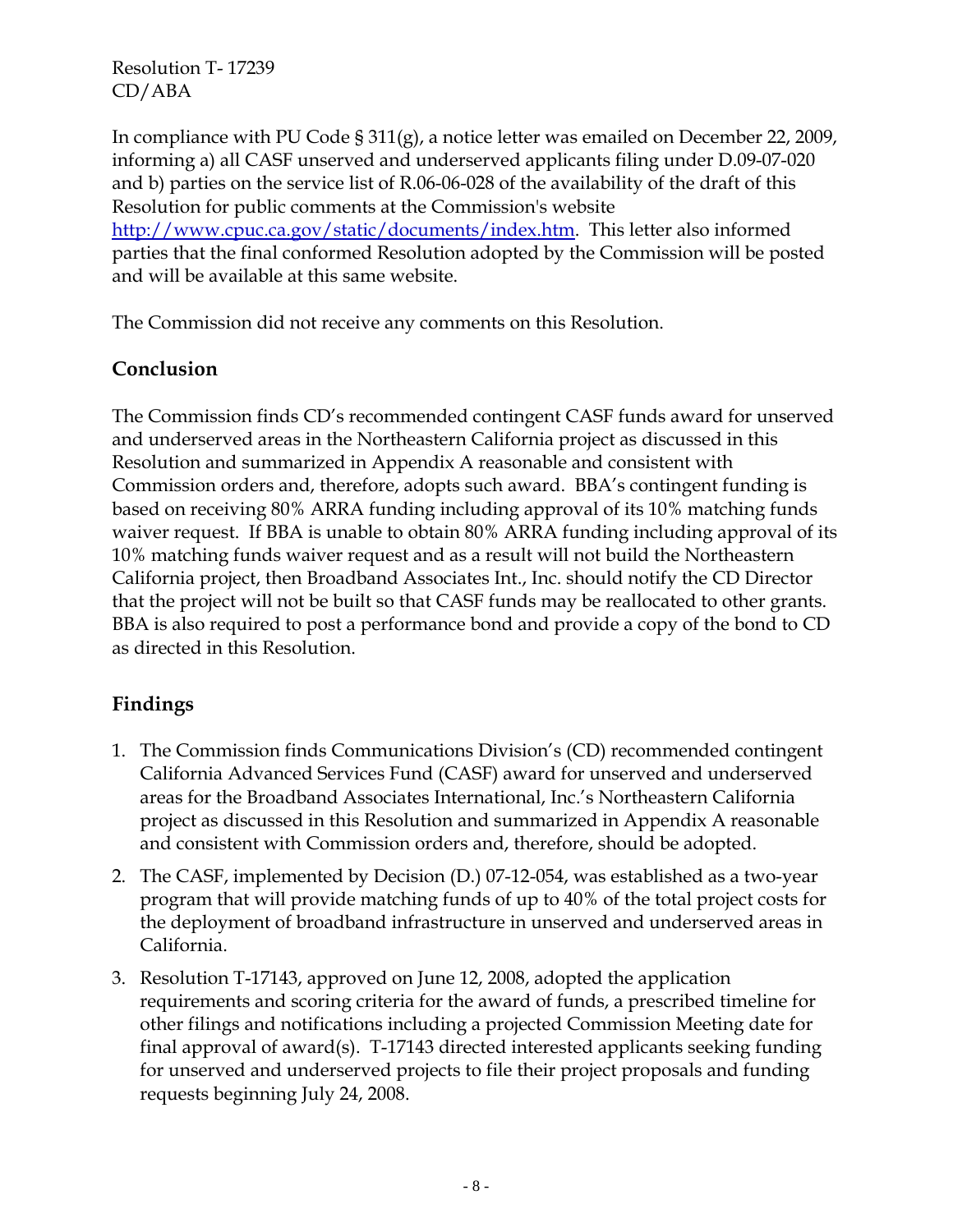- 4. On July 9, 2009, the Commission issued D.09-07-020 approving a new CASF schedule and plan for an additional round of broadband projects that would complement broadband grants awarded under the federal government's American Recovery and Reinvestment Act (ARRA). While retaining the 40% matching grant process, the Commission in this Decision authorized providers an option of seeking a 10% grant from the CASF concurrent with efforts to seek an 80% grant from the ARRA fund including a 10% matching funds waiver, if requested. Broadband Associates, Int., Inc. applied to the NTIA for a waiver of the ARRA requirement that applicants provide 10% matching funds.
- 5. A list of census block groups (CBGs) appeared by county on the Commission's CASF website page under "UNSERVED areas proposed to be served as of July 17, 2009: Census Block Groups (CBGs)" and "UNDERSERVED areas proposed to be served as of July 17, 2009: Census Block Groups (CBGs)." CD proceeded with its independent review and analysis of this project area to verify that it was unserved and/or underserved as of the applicant's filing date.
- 6. Broadband Associates Int., Inc. submitted its Northeastern California application on July 17, 2009, proposing to build 800 miles of fiber-optic infrastructure from its existing backbone along State Highway 299 to the more concentrated rural areas in 12 counties for an overall coverage of approximately 6,000 square miles.
- 7. Several public benefit organizations and anchor institutions with a collaborative interest in Broadband Associates Int., Inc., receiving project approval have provided documented support in favor of this application.
- 8. Broadband Associates Int. Inc. will provide middle mile backhaul service to various wireless service internet providers who will provide the last mile service to the unserved and underserved communities at speeds of 3 mbps download and 1 mbps upload. This new broadband network will reach as many as 101,550 households with an expected subscribership of 30,465.
- 9. Unserved areas are defined as areas not served by any form of facilities-based broadband or where internet connectivity is available only through dial-up service or satellite.
- 10. Underserved areas are defined as areas where broadband is available but no facilities-based provider offers service at speeds at least 3 mbps download and 1 mbps upload.
- 11. CD reviewed the Broadband Associates Int., Inc. Northeastern California project eligibility through the analysis of required data submitted. These data include, but are not limited to: proof of Certificate of Public Convenience and Necessity (CPCN) registration; descriptions of current and proposed broadband infrastructure; geographic information system (GIS) formatted Shapefiles mapping the subject areas; assertion that the area is unserved and/or underserved; potential subscriber size and household incomes; project construction schedule; project budget; proposed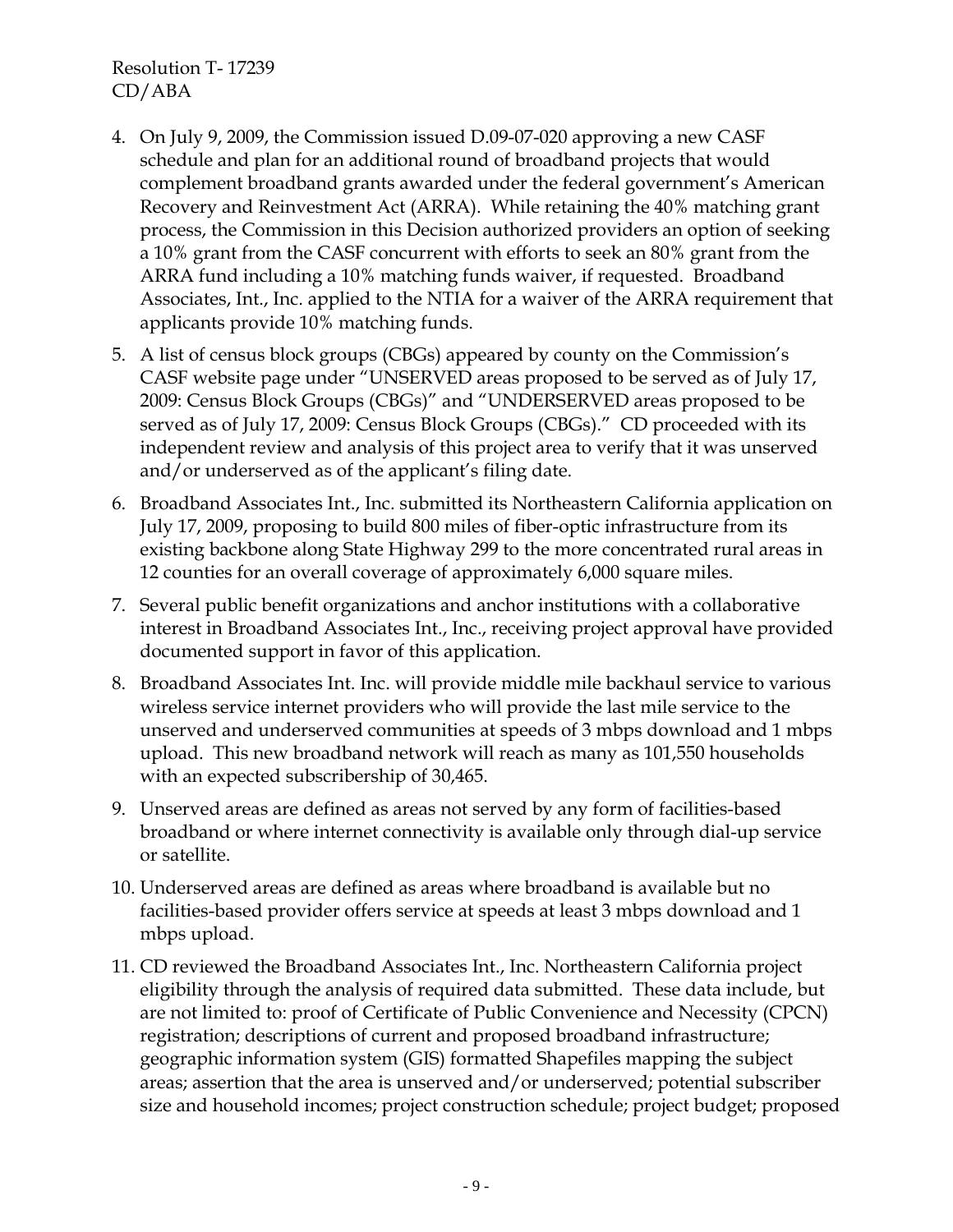> pricing and commitment period for new subscribers; and, financial qualifications of the applicant.

- 12. Shapefiles, which mapped the broadband deployment, were reviewed by CD using sources including, but not limited to, the United States 2000 Census data, the January, 2008, Broadband Task Force Report, and the revised August 10, 2009, California Broadband Task Force map, among others. These maps helped to verify the existence or non-existence of broadband service areas and broadband speeds, where available.
- 13. CD conducted an independent review and analysis of the Broadband Associates Int., Inc. proposal, which included discussion with Broadband Associates Int., Inc. of the results of the analysis of their application. Broadband Associates Int., Inc. resubmitted additional mapping and project data, as requested, to clarify the project details.
- 14. Of the 31 unserved and 117 underserved Census Block Groups (CBGs) in Broadband Associates Int., Inc.'s proposal, 23 unserved and 51 underserved CBGs were formally challenged. CD requested additional information and/or meetings with the applicant to verify its project proposal against the challenges. Broadband Associates Int., Inc. addressed all challenges, determined to remove 15 unserved and 45 underserved CBGs to resolve overlaps, and modified the project mapping and correlating data including project budget.
- 15. CD reviewed and validated 640 miles of backbone as eligible for funding consideration under the CASF requirements.
- 16. After its review, CD determined the Broadband Associates Int., Inc. Northeastern California project application for unserved and underserved areas covering 16 unserved and 72 underserved CBGs eligible to receive funding under CASF.
- 17. The total project cost of the Northeastern California project, as modified, is \$180,129,635 of which 10%, or \$18,012,964, is being requested from CASF as a match to Broadband Associate, Int., Inc.'s 80% ARRA fund request.
- 18. Broadband Associates, Int., Inc. is a certificated Competitive Local Exchange Carrier (CLEC) under U-7044-C.
- 19. Broadband Associates Int., Inc. should be required to post a performance bond equal to the total amount payable under this CASF award, or 10% of the project cost, and provide a copy of the bond to CD in accordance with the existing CASF funding rules.
- 20. Broadband Associates Int., Inc. should comply with all guidelines, requirements, and conditions associated with the granting of CASF funds as specified in Resolution T-17143 including the submission of FCC Form 477 and compliance with the California Environmental Quality Act (CEQA), among others.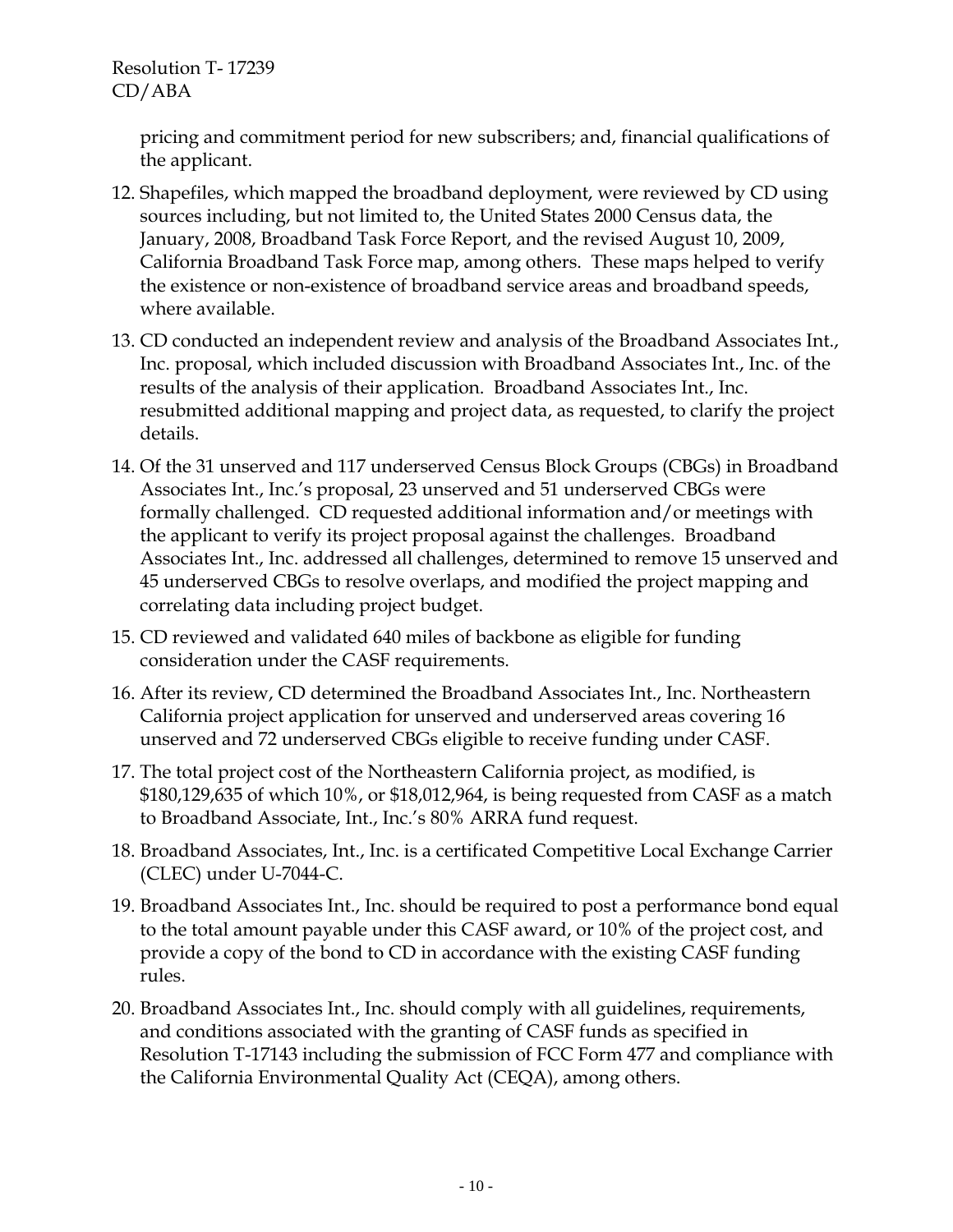- 21. The Commission must complete California Environmental Quality Act (CEQA) review before disbursing CASF funds to Broadband Associates Int., Inc. for the construction of the backbone infrastructure.
- 22. Broadband Associates, Int. Inc. shall submit a Proponent's Environmental Assessment to Commission staff as soon as specific, project-level details become known and, at least, before the first scheduled 25% payment is due.
- 23. Approval and disbursement of the first 25% CASF payment is contingent upon Broadband Associates Int., Inc. receiving (1) 80% ARRA funding approval including a 10% matching funds waiver and (2) completion of the Commission's California Environmental Quality Act (CEQA) review.
- 24. The Commission finds CD's recommended CASF award, contingent on receiving 80% ARRA funding including approval of a 10% matching funds waiver request, for unserved and underserved areas in the Broadband Associates Int., Inc. Northeastern California project as discussed in this Resolution and summarized in Appendix A, reasonable and consistent with Commission orders and should be adopted.
- 25. Broadband Associates, Int., Inc.'s contingent funding is based on it receiving (1) 80% ARRA funding including a 10% matching fund waiver.
- 26. If Broadband Associates Int., Inc. is unable to obtain 80% ARRA funding including a 10% matching funds waiver and will not build the Northeastern California project, then Broadband Associates Int., Inc. should notify the CD Director that the project will not be built so that CASF funds may be reallocated to other grants.
- 27. A notice letter was emailed on December 22, 2009, informing a) all applicants filing for unserved and underserved areas and b) parties on the service list of R.06-06-028 of the availability of the draft of this Resolution for public comments at the Commission's website http://www.cpuc.ca.gov/static/documents/index.htm. This letter also informed parties that the final conformed Resolution adopted by the Commission will be posted and available at this same website.
- 28. The Commission did not receive any comments on this Resolution.

# **THEREFORE, IT IS ORDERED that:**

1. The California Advanced Services Fund shall award contingent funding of \$18,012,964 from the California Advanced Services Fund to Broadband Associates, International, Inc. for the Northeastern California project to provide service in unserved and underserved areas as described in the Discussion section and summarized in Appendix A of this Resolution. The award is contingent on Broadband Associates Int., Inc. receiving an ARRA grant for 80% of the total estimated project cost including 10% matching funds waiver.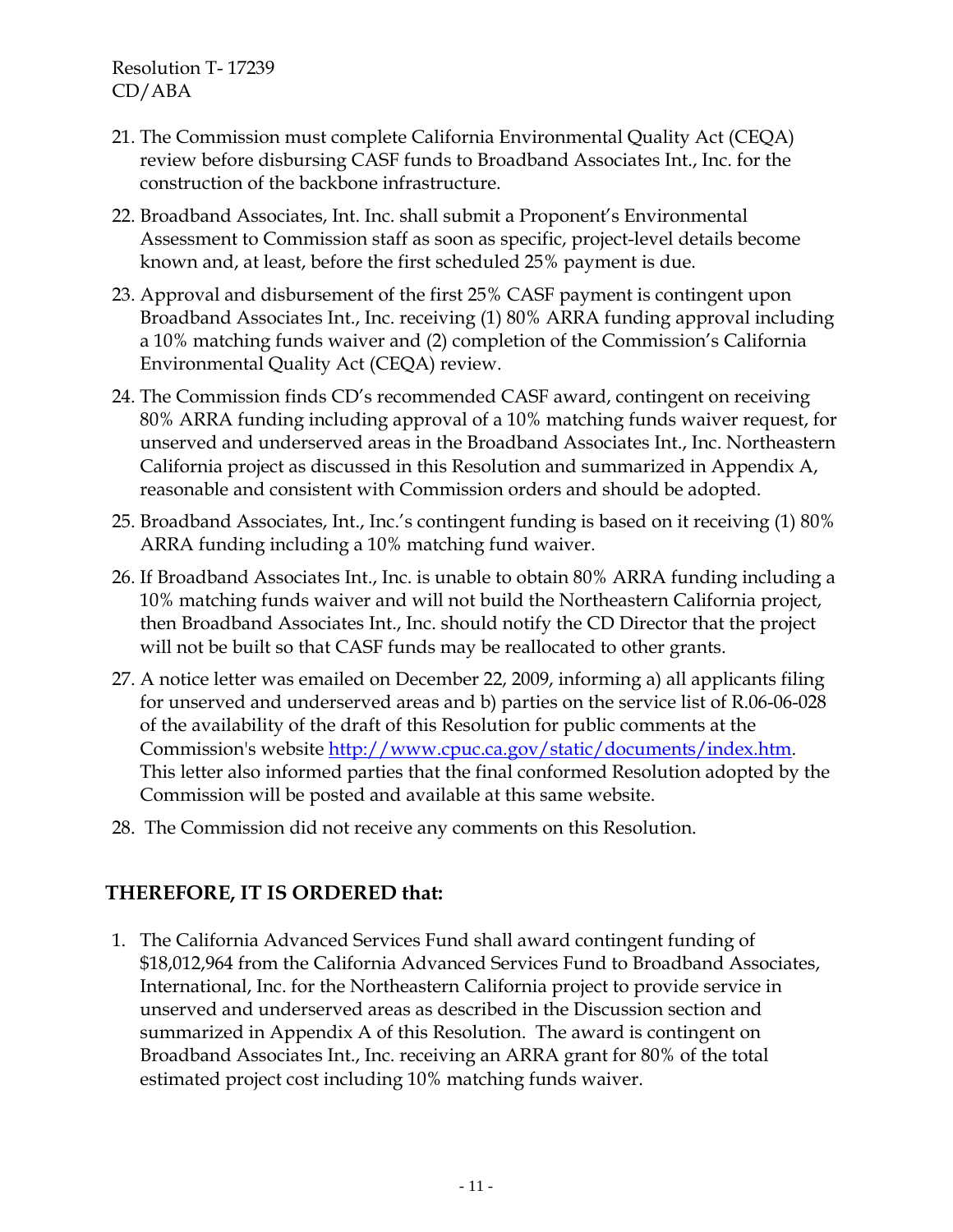- 2. Broadband Associates Int., Inc. shall post a performance bond equal to the total amount payable under this CASF award, or 10% of the project cost, and provide a copy of the bond to CD in accordance with the existing CASF funding rules.
- 3. Broadband Associates Int., Inc. shall comply with all guidelines, requirements, and conditions associated with the CASF funds award as specified in Resolution T-17143 and D.09-07-020.
- 4. Broadband Associates Int., Inc. shall notify the CD Director of the disposition of its ARRA application for the Northeastern California project.
- 5. Broadband Associates Int., Inc. shall submit a Proponent's Environmental Assessment to Commission staff as soon as specific, project-level details become known.
- 6. If the Broadband Associates Int., Inc. Northeastern California project will not be completed then Broadband Associates Int., Inc. shall notify the CD Director so that the committed CASF funds may be reallocated for other grants.
- 7. The program fund payment of \$18,012,964 for this Commission-approved unserved and underserved project shall be paid out of the CASF fund in accordance with the guidelines adopted in Resolution T-17143 and D.09-07-020.
- 8. Payments to Broadband Associates Int., Inc. shall be in accordance with Section IX of Appendix A of Resolution T-17143 and in accordance with the process defined in the "Payments to CASF Recipients" section of this Resolution.

This Resolution is effective today.

I hereby certify that this Resolution was adopted by the Public Utilities Commission at its regular meeting on January 21, 2010. The following Commissioners approved it:

/s/ Paul Clanon

PAUL CLANON Executive Director

> MICHAEL R. PEEVEY President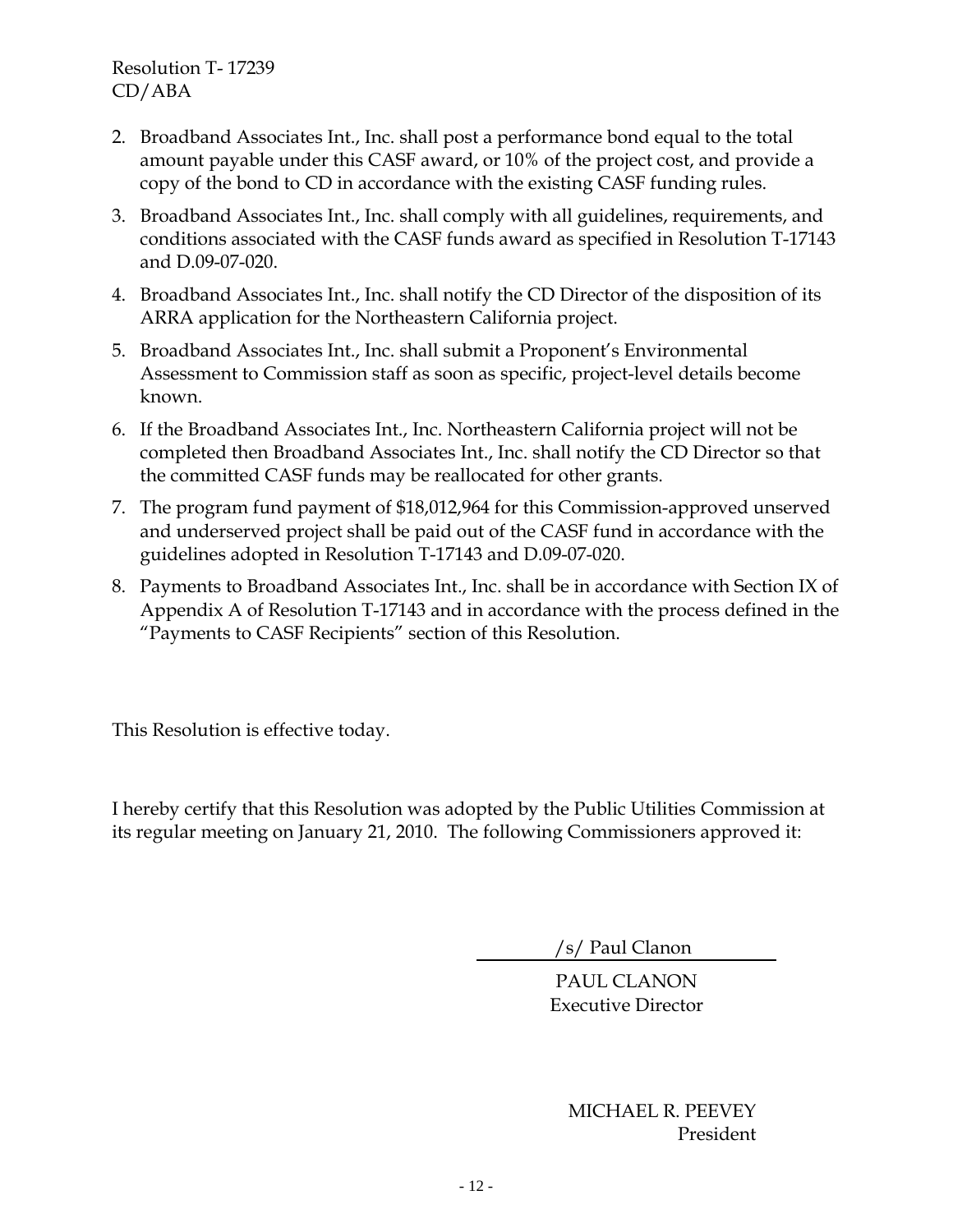> DIAN M. GRUENEICH JOHN A. BOHN TIMOTHY ALAN SIMON **Commissioners**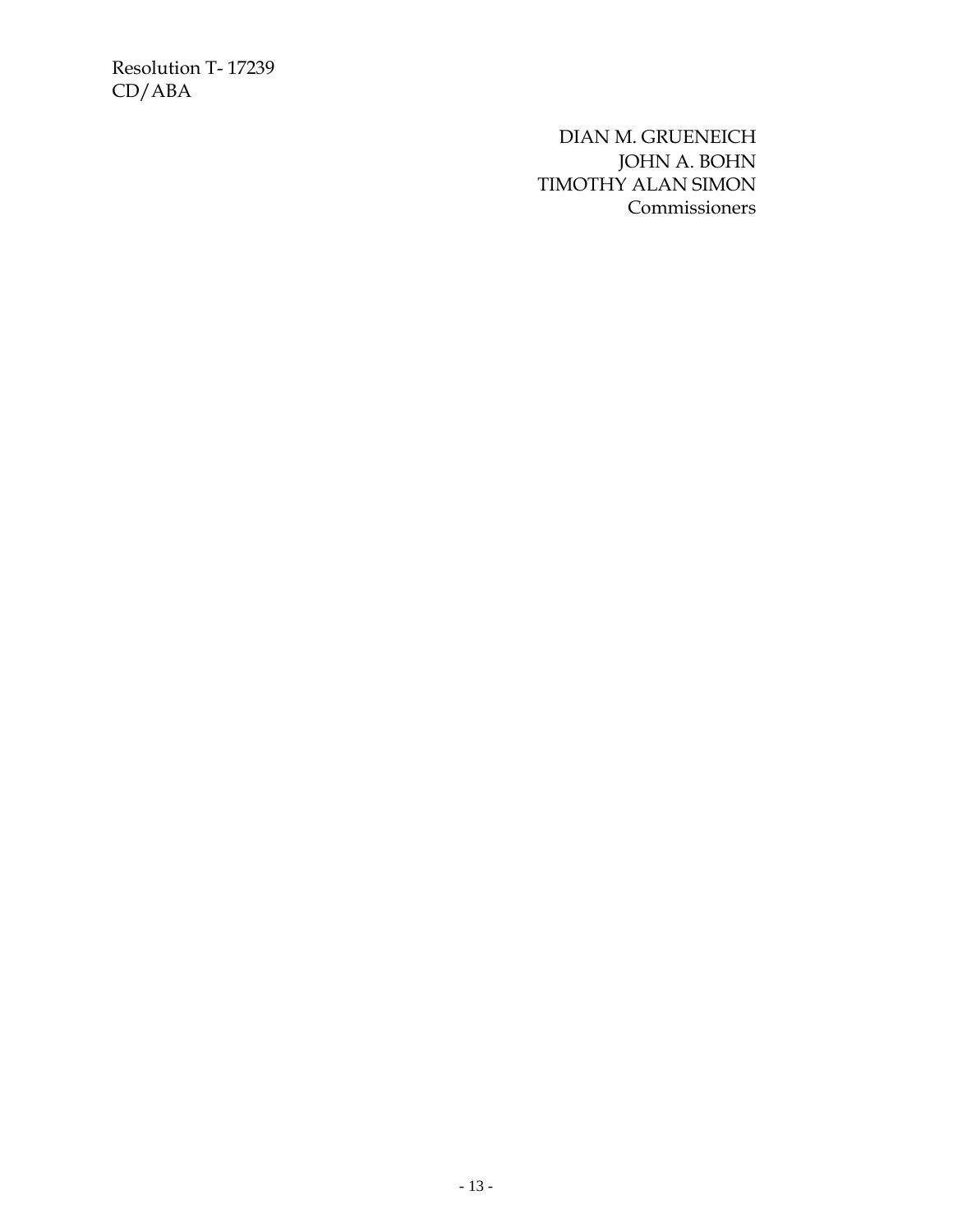#### **APPENDIX A Resolution T- 17239 Broadband Associates Int., Inc. (U-7044-C) Northeastern California Project Key Information**

| 1              | Project ID                     | Broadband Associates Int., Inc. (U-7044-C)            |                |
|----------------|--------------------------------|-------------------------------------------------------|----------------|
| $\overline{2}$ | <b>Project Name</b>            | Northeastern California                               |                |
| 3              | Project Plan                   | 640 mile fiber optic infrastructure network buildout  |                |
|                |                                | for internet connectivity to unserved and underserved |                |
|                |                                | areas in 12 counties by various WISPs and ISPs        |                |
| 4              | Project Size (in square miles) | 6,000                                                 |                |
| $\overline{5}$ | Download speed                 | 3 Mbps                                                |                |
| 6              | Upload speed                   | 1 Mbps                                                |                |
| 7              | Location                       | Butte, Colusa, Glenn, Lake, Lassen, Modoc, Nevada,    |                |
|                |                                | Plumas, Shasta, Sierra, Tehama, and Yuba Counties     |                |
|                | Communities - UNSERVED         | $CBGs - 16$                                           | ZIP Codes - 44 |
|                | <b>Williams</b>                | 060110003001                                          | 00047          |
|                |                                | 060110004002                                          | 00048          |
|                |                                | 060210103001                                          | 95423          |
|                | Upper Lake                     | 060330001001                                          | 95451          |
|                | Lucerne                        | 060330005003                                          | 95458          |
|                | Lucerne                        | 060330005006                                          | 95461          |
|                | Clearlake                      | 060330006001                                          | 95469          |
|                | Lakeport                       | 060330010001                                          | 95485          |
|                | Middletown                     | 060330013002                                          | 95915          |
|                | Susanville                     | 060350403012                                          | 95922          |
|                | Susanville                     | 060350406001                                          | 95934          |
|                | Blairsden-Graeagle             | 060630002011                                          | 95936          |
|                | Quincy                         | 060630002021                                          | 95939          |
|                | Belden                         | 060630004002                                          | 95944          |
|                | Bella Vista                    | 060890126011                                          | 95951          |
|                | Sierraville                    | 060910100003                                          | 95959          |
|                |                                |                                                       | 95960          |
|                |                                |                                                       | 95963          |
|                |                                |                                                       | 95965          |
|                |                                |                                                       | 95971          |
|                |                                |                                                       | 95979          |
|                |                                |                                                       | 95984          |
|                |                                |                                                       | 95987          |
|                |                                |                                                       | 95988          |
|                |                                |                                                       | 96008          |
|                |                                |                                                       | 96020          |
|                |                                |                                                       | 96021          |
|                |                                |                                                       | 96035          |
|                |                                |                                                       | 96054          |
|                |                                |                                                       | 96056          |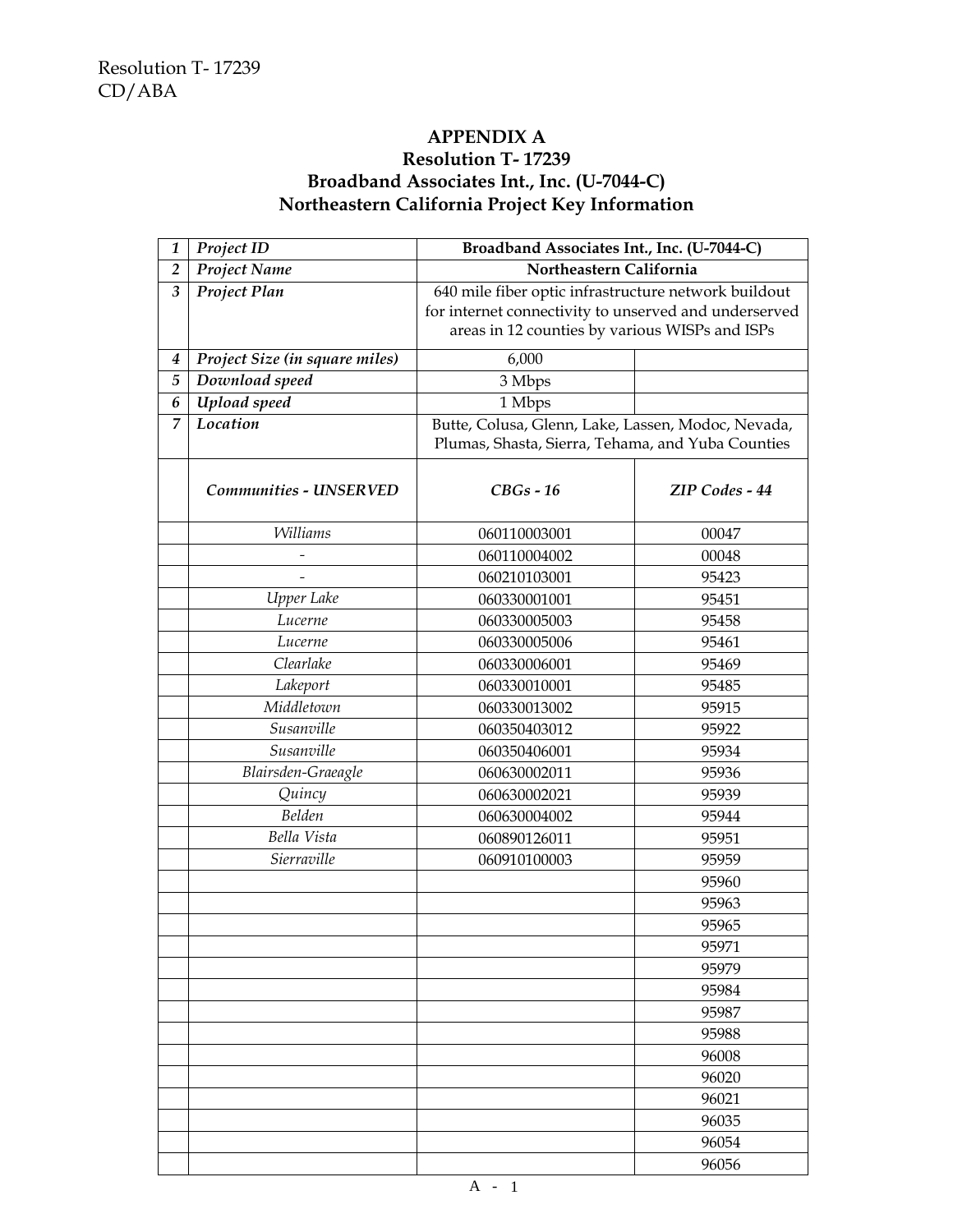|                    |                              | 96080          |
|--------------------|------------------------------|----------------|
|                    |                              | 96103          |
|                    |                              | 96105          |
|                    |                              | 96106          |
|                    |                              | 96109          |
|                    |                              | 96113          |
|                    |                              | 96114          |
|                    |                              | 96121          |
|                    |                              | 96122          |
|                    |                              | 96124          |
|                    |                              | 96125          |
|                    |                              | 96128          |
|                    |                              | 96130          |
|                    |                              |                |
| Communities -      | $CBGs - 72$                  | ZIP Codes - 39 |
| <b>UNDERSERVED</b> |                              |                |
| Oroville           | 060070024001                 | 00029          |
| <b>Berry Creek</b> | 060070024002                 | 00031          |
| <b>Upper Lake</b>  | 060330001002                 | 00065          |
| North Lakeport     | 060330003001                 | 95422          |
| North Lakeport     | 060330003002                 | 95428          |
| Lakeport           | 060330003003                 | 95443          |
| North Lakeport     | 060330004001                 | 95453          |
| Lakeport           | 060330004002                 | 95457          |
| Lakeport           | 060330004003                 | 95464          |
| Lakeport           | 060330004004                 | 95467          |
| Lakeport           | 060330004005                 | 95493          |
| <b>Nice</b>        | 060330005001                 | 95912          |
| <b>Nice</b>        | 060330005002                 | 95916          |
| Lucerne            | 060330005004                 | 95935          |
| Lucerne            | 060330005005                 | 95947          |
| Clearlake Oaks     | 060330006002                 | 95955          |
| Clearlake Oaks     | 060330006003                 | 95956          |
| Clearlake          | 060330007001                 | 95969          |
| Clearlake Oaks     | 060330007002                 | 95973          |
| Clearlake          | 060330007003                 | 95981          |
| Clearlake          | 060330007004                 | 96003          |
| Clearlake          | 060330007005                 | 96006          |
| Clearlake          | 060330007006                 | 96007          |
| Clearlake          | 060330008001                 | 96013          |
|                    |                              |                |
| Clearlake          | 060330008002<br>060330008003 | 96016          |
| Clearlake          |                              | 96028          |
| Clearlake          | 060330008004                 | 96040          |
| Clearlake          | 060330008005                 | 96055          |
| Kelseyville        | 060330009001                 | 96059          |
| Kelseyville        | 060330009002                 | 96062          |
| Middletown         | 060330009003                 | 96065          |
| Lakeport           | 060330010002                 | 96069          |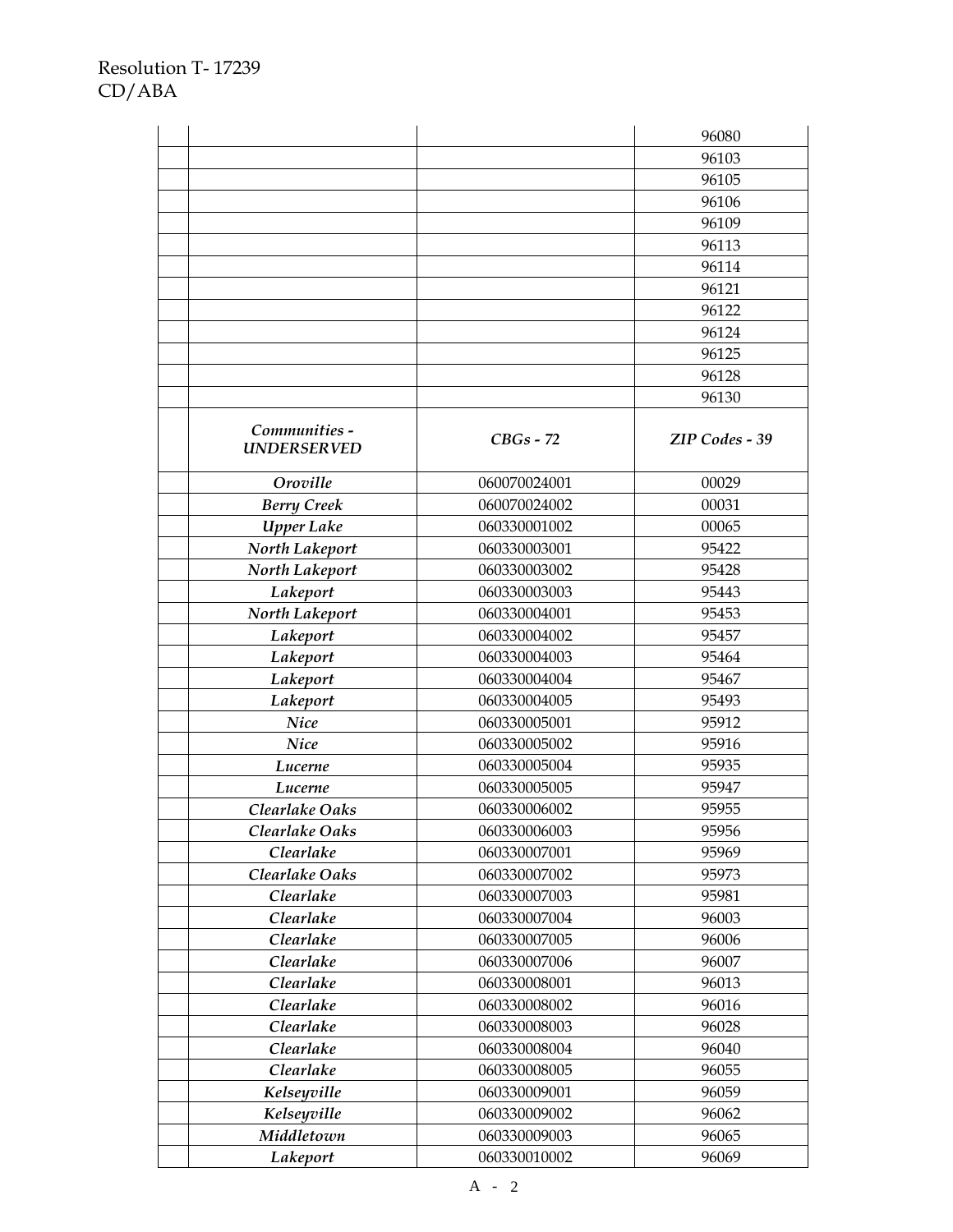|                  | Kelseyville                                       | 060330010003     | 96073 |
|------------------|---------------------------------------------------|------------------|-------|
|                  | Kelseyville                                       | 060330010004     | 96075 |
|                  | Kelseyville                                       | 060330010005     | 96088 |
|                  | Kelseyville                                       | 060330011001     | 96096 |
|                  | Kelseyville                                       | 060330011002     | 96117 |
|                  | Lower Lake                                        | 060330012001     | 96136 |
|                  | Lower Lake                                        | 060330012002     | 96137 |
|                  | <b>Hidden Valley Lake</b>                         | 060330012003     |       |
|                  | <b>Hidden Valley Lake</b>                         | 060330013001     |       |
|                  | Middletown                                        | 060330013003     |       |
|                  | McArthur                                          | 060350401001     |       |
|                  | Adin                                              | 060350401002     |       |
|                  |                                                   | 060350401003     |       |
|                  | Westwood                                          | 060350402001     |       |
|                  | Susanville                                        | 060350403011     |       |
|                  | Susanville                                        | 060350406002     |       |
|                  | Lookout                                           | 060490002002     |       |
|                  | North San Juan                                    | 060570009001     |       |
|                  | Quincy                                            | 060630001001     |       |
|                  | Quincy                                            | 060630001002     |       |
|                  | Greenville                                        | 060630004001     |       |
|                  | Greenville                                        | 060630004003     |       |
|                  | Canyon Dam                                        | 060630005001     |       |
|                  | <b>Chester</b>                                    | 060630005002     |       |
|                  | <b>Montgomery Creek</b>                           | 060890126012     |       |
|                  | Millville                                         | 060890126013     |       |
|                  | Shingletown                                       | 060890126021     |       |
|                  | Cassel                                            | 060890127011     |       |
|                  | <b>Burney</b>                                     | 060890127012     |       |
|                  |                                                   | 060890127013     |       |
|                  | Cassel                                            | 060890127014     |       |
|                  | <b>Fall River Mills</b>                           | 060890127021     |       |
|                  | <b>Fall River Mills</b>                           | 060890127022     |       |
|                  | <b>Burney</b>                                     | 060890127023     |       |
|                  | Downieville                                       | 060910100005     |       |
|                  | Camptonville                                      | 060910100006     |       |
|                  | <b>Goodyears Bar</b>                              | 060910100007     |       |
|                  | Paynes Creek                                      | 061030001001     |       |
|                  | Los Molinos                                       | 061030001002     |       |
|                  | Camptonville                                      | 061150411001     |       |
| 8                | <b>Estimated Potential Subscriber Size</b>        |                  |       |
| $\boldsymbol{a}$ | <b>Households</b>                                 | 101,550          |       |
| $\boldsymbol{b}$ | <b>Broadband Subscribers</b>                      | 30,465           |       |
| $\mathcal{C}$    | Deployment Schedule (from<br>Commission approval) | 24 months + CEQA |       |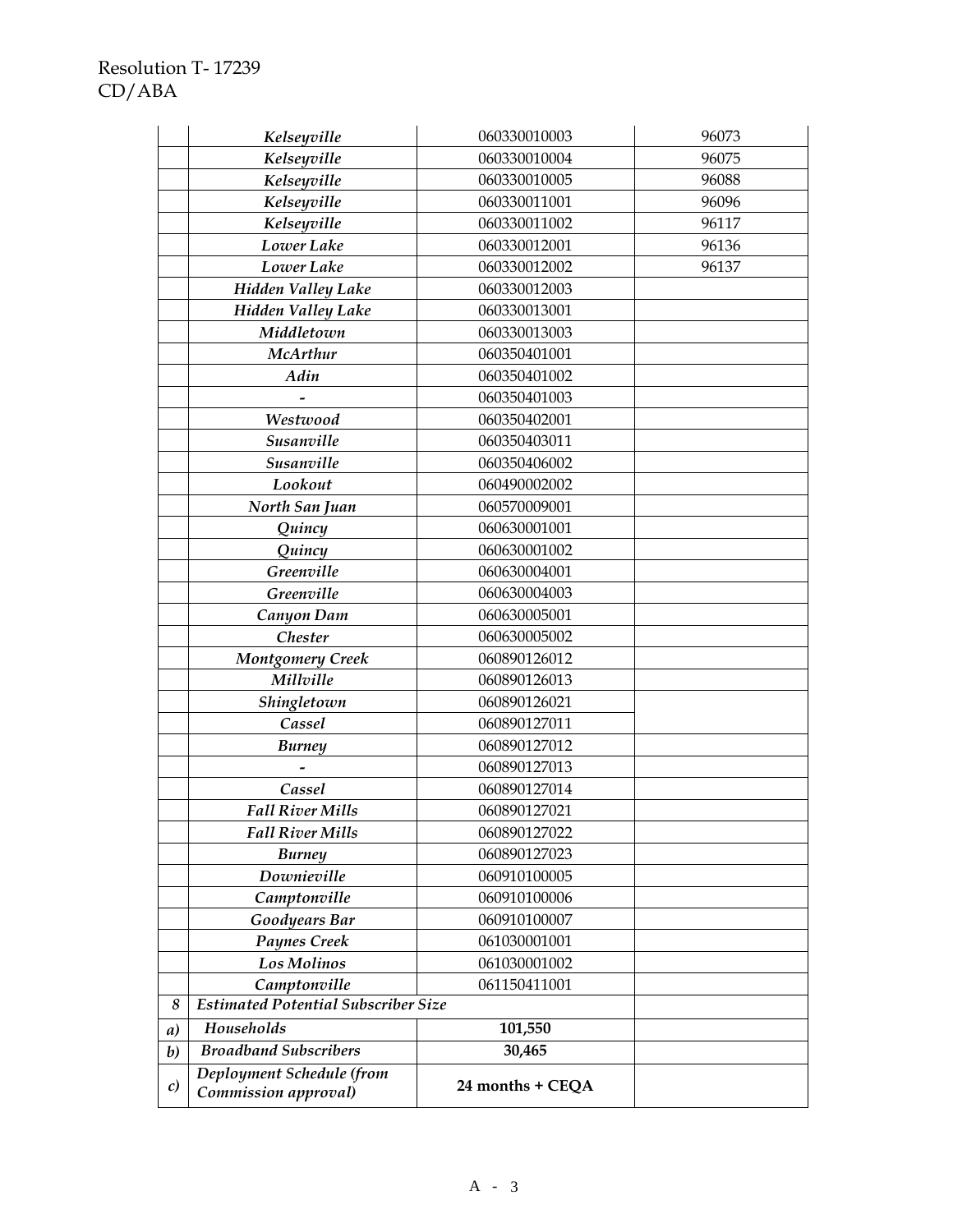| 9                | <b>Proposed Project Budget</b>                                                         |                |  |
|------------------|----------------------------------------------------------------------------------------|----------------|--|
|                  | <b>TOTAL PROJECT COST</b>                                                              | \$180,129,635  |  |
| $\boldsymbol{a}$ | <b>Total CASF Request</b>                                                              |                |  |
|                  |                                                                                        |                |  |
| $\boldsymbol{b}$ | $CASF \otimes 10\%$                                                                    | \$18,012,964   |  |
| $\mathcal{C}$    | CIAC (contributions-in-<br>aid of construction)                                        |                |  |
| d                | <b>Applicant's Funds</b>                                                               | See below*     |  |
| $\epsilon$       | ARRA Funds, contingent upon<br>receiving waiver from 10%<br>matching fund requirement* | \$162,116,672* |  |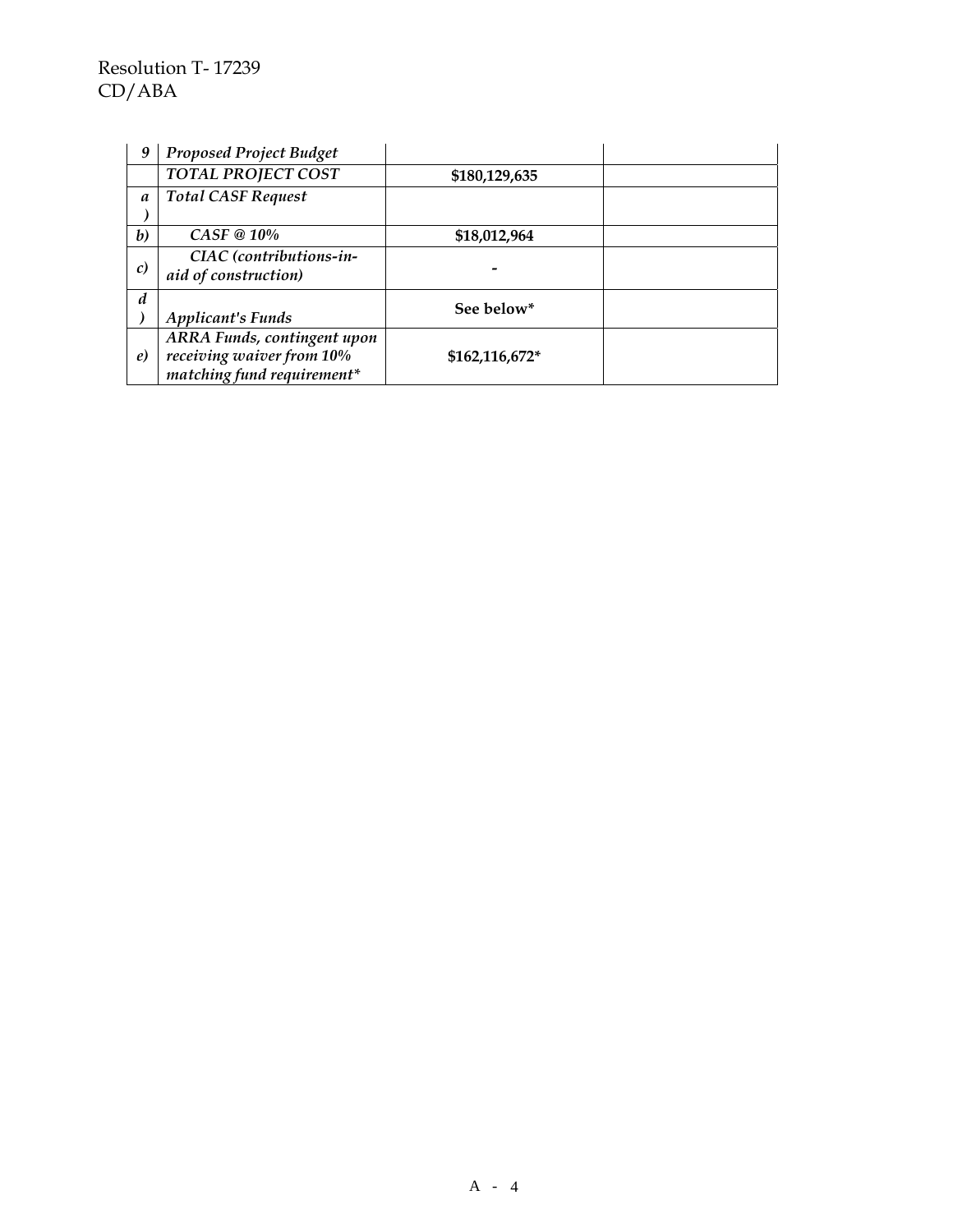#### **APPENDIX A Resolution T- 17239 Broadband Associates Int., Inc. (U-7044-C) Northeastern California Project Shapefiles**